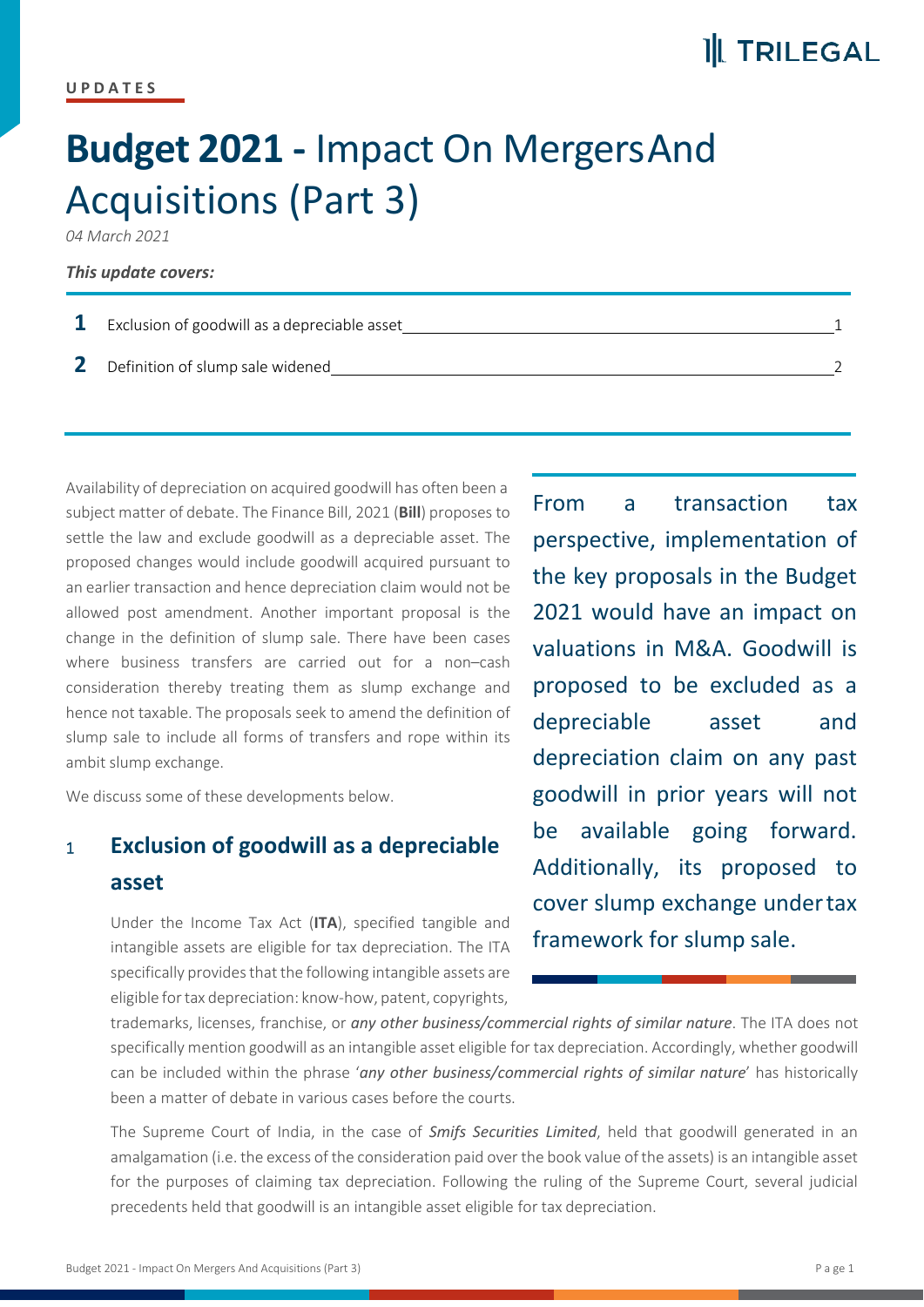

#### **U P D A T E S**

The Bill now proposes that goodwill of a business or profession will not be considered as a depreciable asset under the ITA and that depreciation on goodwill of a business or profession will not be available in any situation.

The Bill further proposes that in a case where goodwill is purchased by a taxpayer, the purchase price of such goodwill will continue to be considered as cost of acquisition for the purposes of computation of capital gains under the ITA, subject to the condition that in case depreciation was claimed by the assessee in relation to such goodwill prior to assessment year 2021-22, the depreciation so availed will be reduced from the amount of the purchase price of the goodwill.

This amendment is likely to have a far-reaching impact on M&A transactions and transactions consummated based on certain assumptions with respect to the availability of depreciation on goodwill may need to be revisited and renegotiated.

The amendments proposed under the Bill are to take effect from 1 April 2021.

### <sup>2</sup> **Definition of slump sale widened**

A transfer of business undertaking whereby non-monetary consideration (by way of issuance of shares or bonds or other instruments) is discharged for the transfer is called a slump exchange. Certain High Courtstook the view that by discharging a non–monetary consideration the transaction (slump exchange) fell outside the purview of tax framework governing 'slump sale'.

The Bill proposes to widen the contour of slump sale under Section 2(42C) to include all types of transfers within its scope. According to the Memorandum to the Bill this amendment seeks to look at the 'substance'<br>of the transfer. The Bill proposes to include transfer of one or more business undertakings 'by any means' to constitute 'slump sale'. Further, the proposal links the word '*transfer*' with the general definition of the same under the ITA which is widely worded and includes *inter-alia* sale, exchange, relinquishment of an asset. In effect, this widens the definition of 'slump sale' to include transaction in the nature of 'slump exchange' and hence fall within the tax net.

The Memorandum to the Bill also relies on the Supreme Court rulings in case of *Dhampur Sugar Mills* and *Artex Manufacturing* to cover non-monetary consideration within the meaning of 'transfer' which in effect and substance is in the nature of a sale. The proposal effectively overrules the Bombay High Court ruling in case of *Bharat Bijlee* where the distinction was drawn between slump sale and slump exchange. This amendment will ensure certainty in taxation while structuring transactions going forward and will take effect from 1 April 2021.

Our detailed updates on key tax proposals across different areas can be accessed through the links below:

- [Implications](https://trilegal.com/wp-content/uploads/2021/11/Budget-2021-Implications-for-InvITs-and-REITs-Part-1.pdf) for InvITs and REITs
- [Rationalisation](https://trilegal.com/wp-content/uploads/2021/11/Budget-2021-Rationalisation-Of-Equalisation-Levy-Provisions-Part-2.pdf) of Equalisation Levy provisions
- Impact on mergers and [acquisitions](https://trilegal.com/wp-content/uploads/2021/11/Budget-2021-Impact-On-Mergers-And-Acquisitions-Part-3.pdf)
- Tax incentives for [International](https://trilegal.com/wp-content/uploads/2021/11/Budget-2021-Tax-Incentives-For-International-Financial-Services-Centre-Part-4.pdf) Financial Services Centre
- Key tax [proposals](https://trilegal.com/wp-content/uploads/2021/11/Budget-2021-Key-Tax-Proposals-For-Housing-Sector-Part-5.pdf) for housing sector
- Key tax proposals for [employees](https://trilegal.com/wp-content/uploads/2021/11/Budget-2021-Key-Tax-Proposals-For-Employees-Part-6.pdf)
- Other key proposals